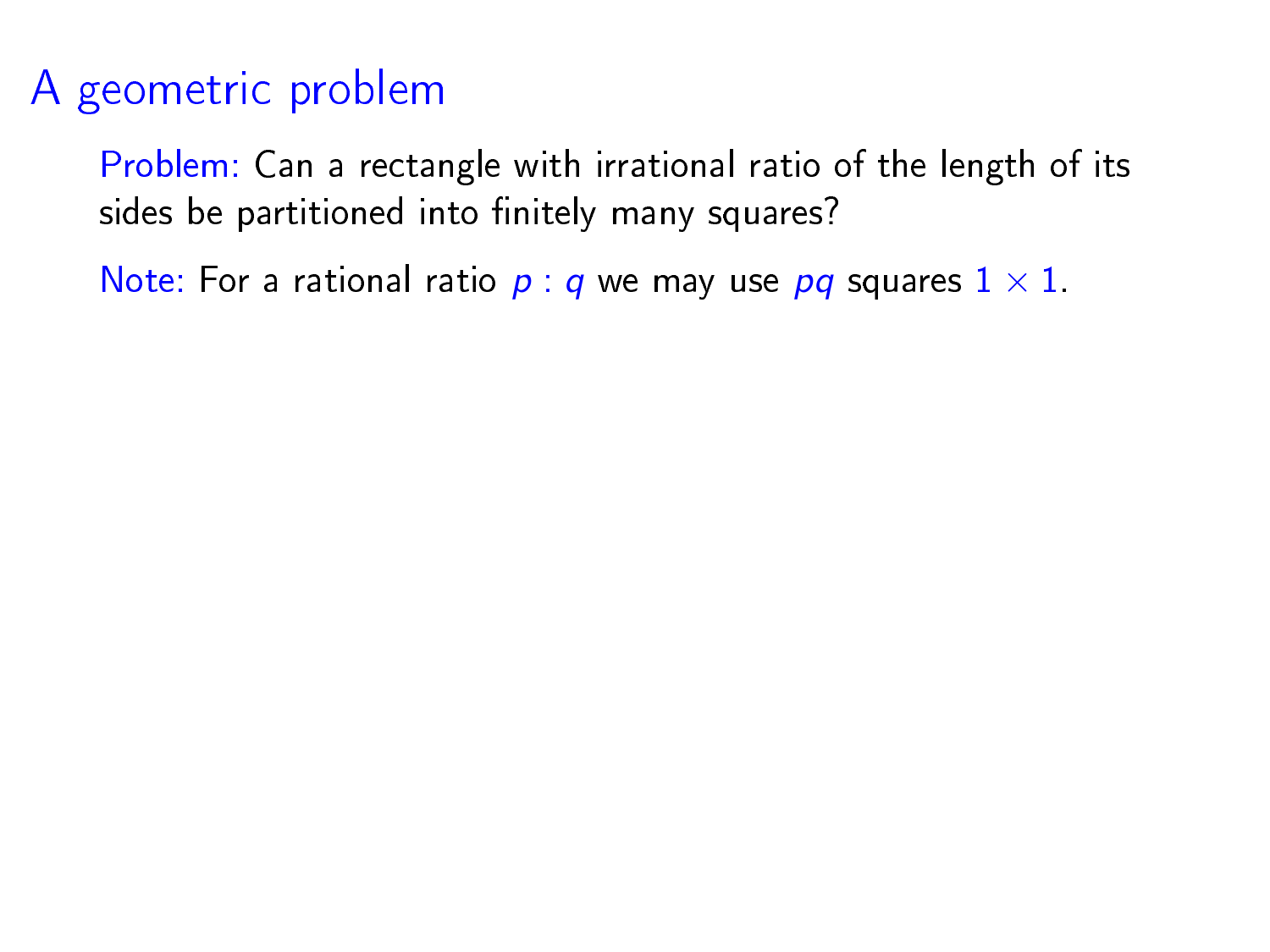## A geometric problem

Problem: Can a rectangle with irrational ratio of the length of its sides be partitioned into finitely many squares?

Theorem: For an irrational ratio no such partition exists.

Proof: Let the rectangle R has side lengths  $1 : x$ , where  $x \in \mathbb{R} \setminus \mathbb{Q}$ . View  $\mathbb R$  as a vector space over  $\mathbb Q$ . Here 1 and x are lin. independent. Choose any linear map  $f : \mathbb{R} \to \mathbb{R}$ , where  $f(1) = 1$  and  $f(x) = -1$ . Such map  $f$  exists as the image of a part of a basis is prescribed. For any rectangle A of side lengths a, b define  $v(A) = f(a)f(b)$ . If we cut A into rectangles  $B_1$  and  $B_2$  then  $v(A) = v(B_1) + v(B_2)$ .  $f(a)f(b) = f(a_1 + a_2)f(b) = (f(a_1) + f(a_2))f(b) = f(a_1)f(b) + f(a_2)f(b)$ 

$$
A\begin{array}{ccc}\nB_1 & B_2 \\
a & a\n\end{array}\n\Big| B_2\Big|_{a}
$$

Thus if we iteratively cut  $A$  into  $B_1,\ldots,B_k$  then  $\mathcal{v}(A)=\sum\limits_{k=1}^k\mathcal{v}(A_k)$  $\sum_{i=1}$  $v(B_i)$ .